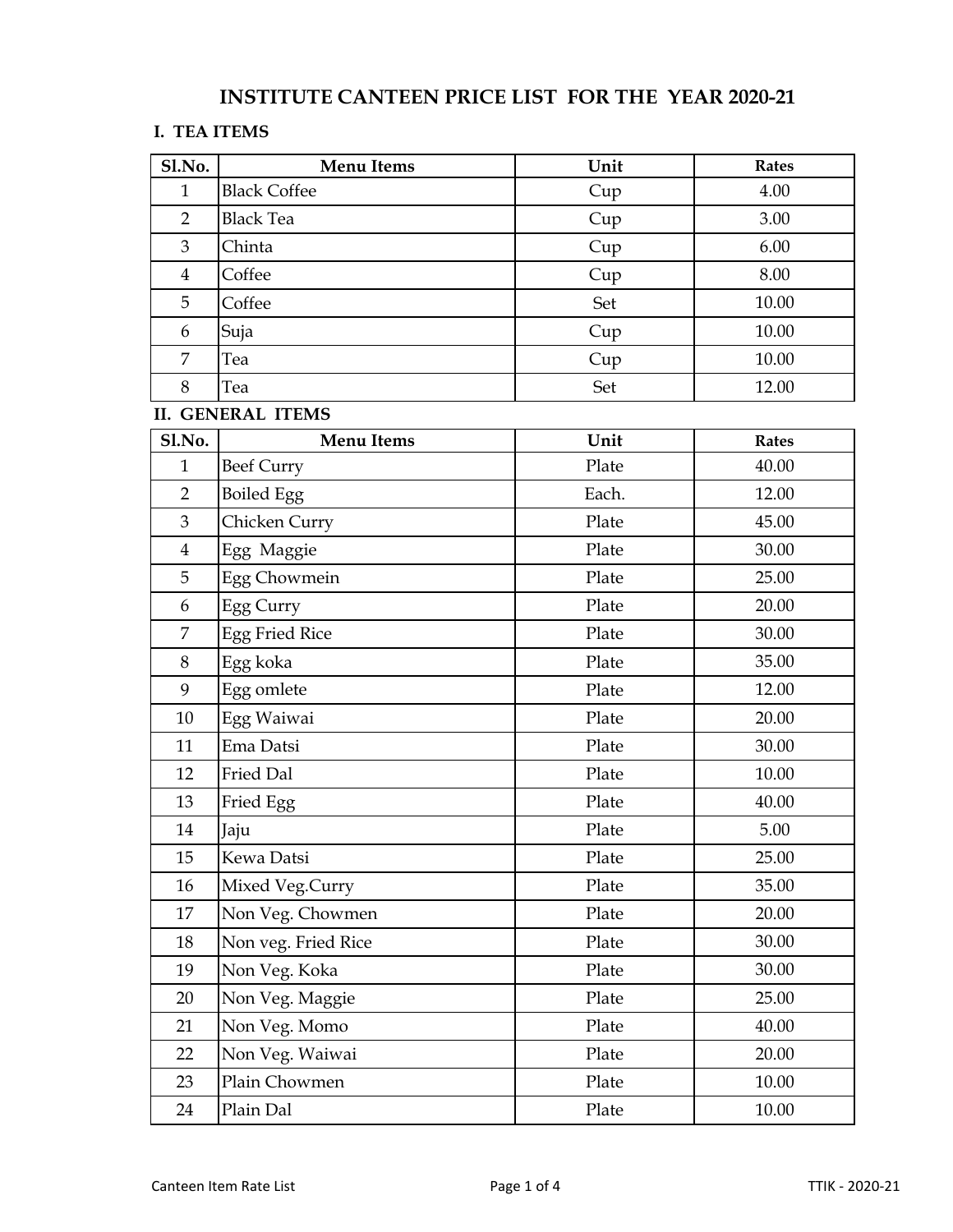| Sl.No. | <b>Menu Items</b>             | Unit  | <b>Rates</b> |
|--------|-------------------------------|-------|--------------|
| 25     | Plain koka                    | Plate | 30.00        |
| 26     | Plain Maggie                  | Plate | 18.00        |
| 27     | Plain Waiwai                  | Plate | 18.00        |
| 28     | Pork Paa                      | Plate | 55.00        |
| 29     | Puri (4pcs)                   | Plate | 30.00        |
| 30     | <b>Red Rice</b>               | Plate | 25.00        |
| 31     | Shakam Datsi                  | Plate | 45.00        |
| 32     | Shamu Datsi                   | Plate | 35.00        |
| 33     | Sikam Datsi                   | Plate | 40.00        |
| 34     | Sukha Roti                    | Plate | 25.00        |
| 35     | Veg. Chowmen                  | Plate | 20.00        |
| 36     | Veg. koka                     | Plate | 30.00        |
| 37     | Veg. Maggie                   | Plate | 15.00        |
| 38     | Veg. Waiwai                   | Plate | 15.00        |
| 39     | Vegetable Fried Rice          | Plate | 30.00        |
| 40     | Vegetable Momo                | Plate | 25.00        |
| 41     | <b>White Rice</b>             | Plate | 30.00        |
| 42     | Fruit Desert (Cocktail Cream) | Plate | 10.00        |

## **III.MEAL SET**

| <b>Sl.No.</b>  | <b>Menu Items</b>                                                       | Unit | Rates  |
|----------------|-------------------------------------------------------------------------|------|--------|
| 1              | <b>Bread Butter Gems</b>                                                | Head | 15.00  |
| $\overline{2}$ | Rice Ema/Mashroom Datsi and<br>dal/jaju(simple)                         | Head | 70.00  |
| 3              | Rice 1 meat, vegetable and<br>dal/jaju(Medium)                          | Head | 100.00 |
| $\overline{4}$ | Rice 2 non veg. Emadatsi mixed<br>vegetable dal/jaju and salad(Special) | Head | 110.00 |

## **IV. COLD DRINKS**

| Sl.No.         | <b>Menu Items</b> | Unit          | <b>Rates</b> |
|----------------|-------------------|---------------|--------------|
| 1              | Appy 100ml        | Each.         | 12.00        |
| $\overline{2}$ | Appy 1000ml       | <b>Bottle</b> | 45.00        |
| 3              | Big Cola 2 ltr.   | Bottle        | 60.00        |
| 4              | Big Cola 600ml    | <b>Bottle</b> | 15.00        |
| 5              | Big Cola 200ml    | <b>Bottle</b> | 8.00         |
| 6              | Coca Cola 1000 ml | Bottle        | 30.00        |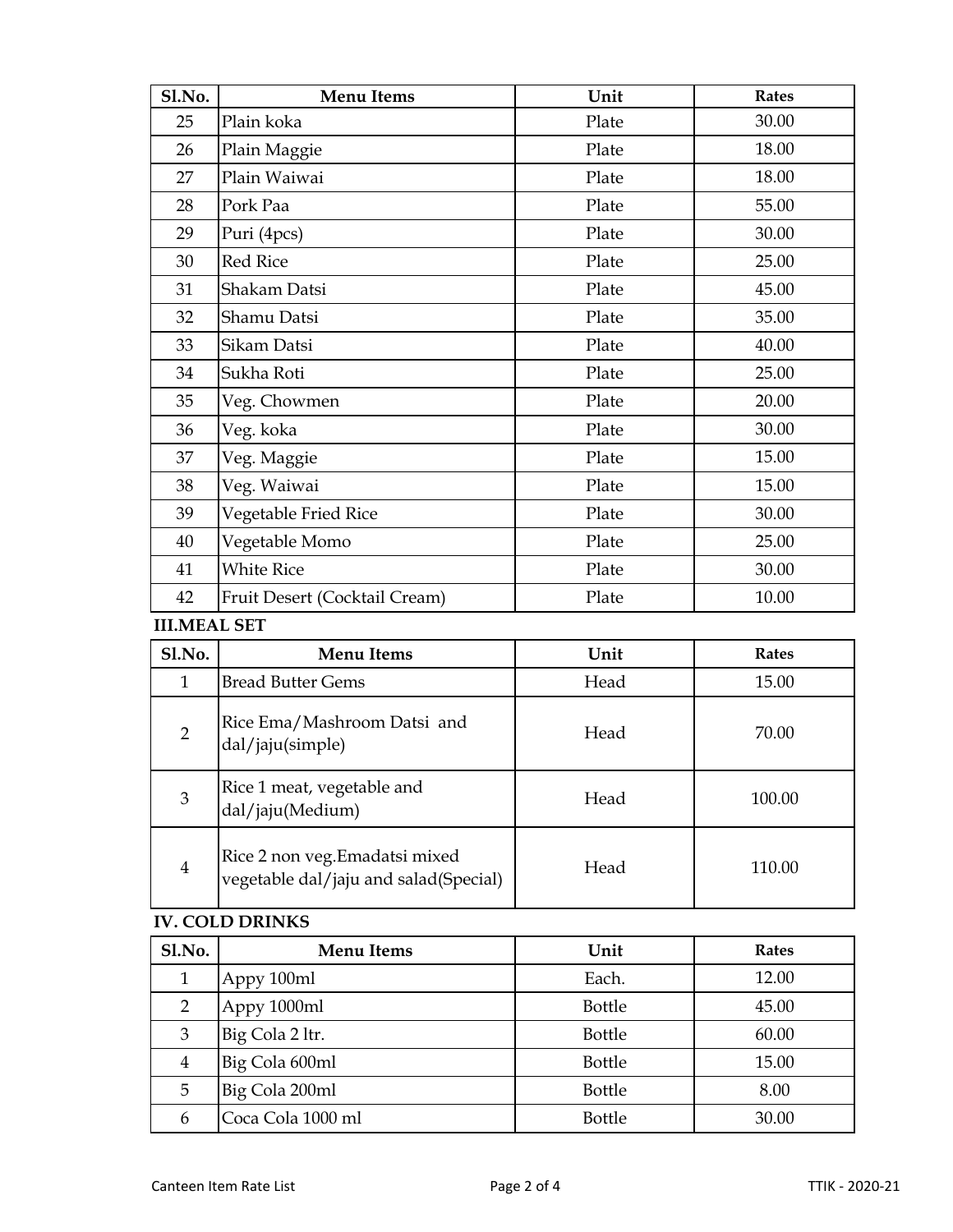| Sl.No.                    | <b>Menu Items</b>       | Unit          | <b>Rates</b> |  |
|---------------------------|-------------------------|---------------|--------------|--|
| 7                         | Coca Cola 1500 ml       | Bottle        | 45.00        |  |
| 8                         | Coca Cola 350 ml        | Bottle        | 15.00        |  |
| 9                         | Dew Fresh 100ml         | Bottle        | 10.00        |  |
| 10                        | Fanta 1000 ml           | Bottle        | 30.00        |  |
| 11                        | Fanta 1500 ml           | Bottle        | 30.00        |  |
| 12                        | Fanta 350 ml            | Bottle        | 15.00        |  |
| 13                        | Ice Tea 350ml           | Bottle        | 30.00        |  |
| 14                        | Water 1000ml            | Bottle        | 15.00        |  |
| 15                        | Water 500ml             | <b>Bottle</b> | 10.00        |  |
| 16                        | Orange Juice 2 ltr.     | Bottle        | 90.00        |  |
| 17                        | Orange Juice 700ml      | <b>Bottle</b> | 60.00        |  |
| 18                        | Pepsi 1000 ml           | Bottle        | 40.00        |  |
| 19                        | Pepsi 1500 ml           | <b>Bottle</b> | 30.00        |  |
| 20                        | Pepsi 350 ml            | <b>Bottle</b> | 16.00        |  |
| 21                        | Pine Apple Juice 1 ltr. | <b>Bottle</b> | 100.00       |  |
| 22                        | Pine Apple Juice 700ml  | <b>Bottle</b> | 30.00        |  |
| 23                        | Sprite 1000 ml          | <b>Bottle</b> | 40.00        |  |
| 24                        | Sprite 1500 ml          | Bottle        | 40.00        |  |
| 25                        | Sprite 350 ml           | Bottle        | 20.00        |  |
| <b>IV.TOILETARY ITEMS</b> |                         |               |              |  |
| Sl.No.                    | Descriptions            | Unit          | <b>Rates</b> |  |
| $\mathbf{1}$              | Lifebouy soap 75g       | Each          | 7.00         |  |
| $\overline{2}$            | Detol soap 65g          | Each          | 8.00         |  |
| 3                         | Shoe Polish Small       | Tin.          | 35.00        |  |
| $\overline{4}$            | Shoe Polish Medium      | Tin.          | 30.00        |  |
| 5                         | Shoe Polish Large       | Tin.          | 40.00        |  |
| 6                         | Sanitary Napkin Small   | Pkt.          | 30.00        |  |
| $\overline{7}$            | Sanitary Napkin Medium  | Pkt.          | 30.00        |  |
| 8                         | Sanitary Napkin Large   | Pkt.          | 30.00        |  |
| 9                         | Shoe brush Hard         | Each          | 20.00        |  |

| 9  | Shoe brush Hard       | Each | 20.00 |
|----|-----------------------|------|-------|
| 10 | Shoe brush Soft       | Each | 35.00 |
| 11 | Toilet Paper 10cmx30m | Roll | 20.00 |
| 12 | Tooth Brush hard      | Each | 35.00 |
| 13 | Tooth Brush medium    | Each | 25.00 |
| 14 | Tooth Brush soft      | Each | 25.00 |
| 15 | Tooth paste Small     | tube | 20.00 |